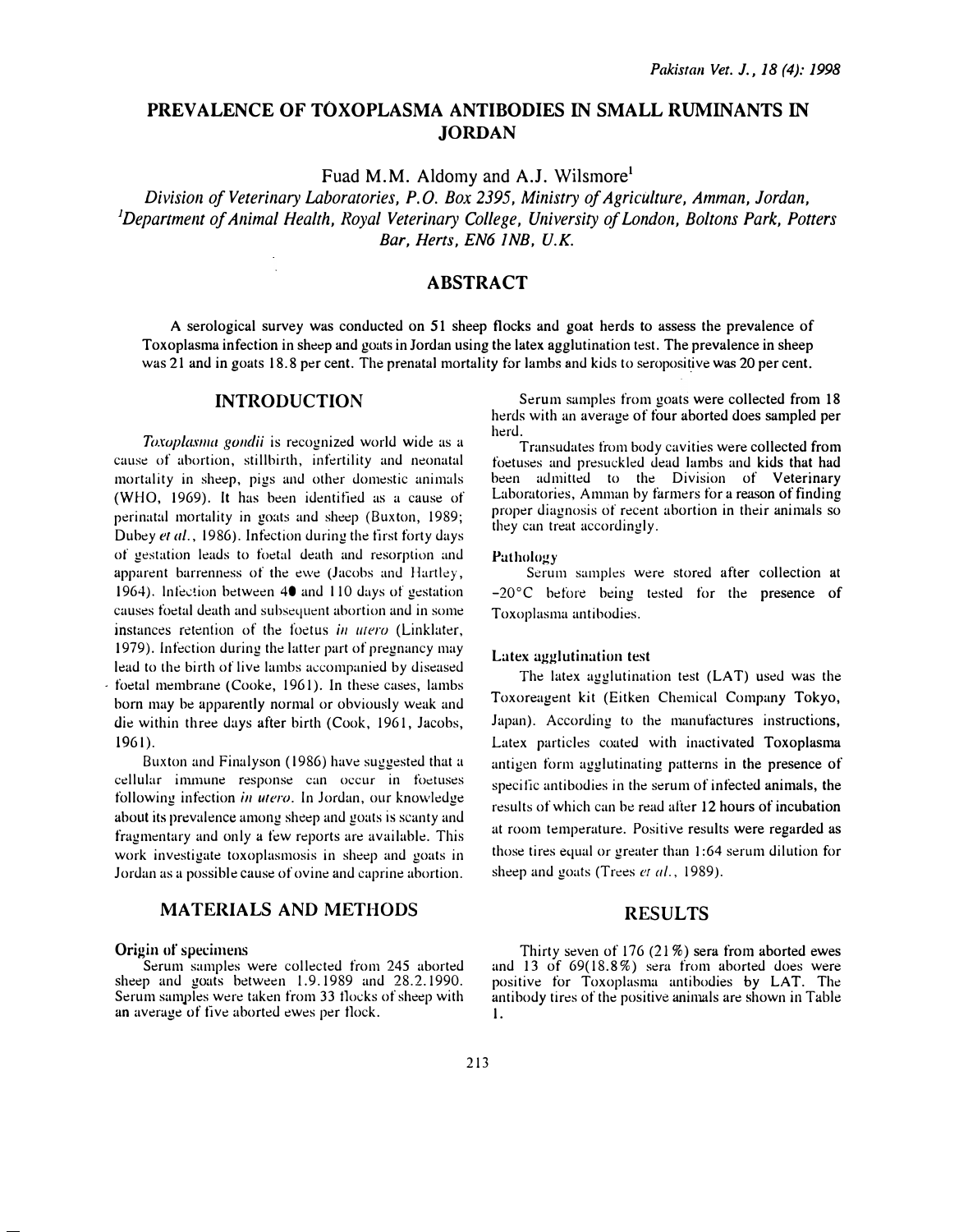| <b>Species</b>  | No. of Positive<br>Cases | Positive LAT antibody titres |       |       |       |        |        |
|-----------------|--------------------------|------------------------------|-------|-------|-------|--------|--------|
|                 |                          | 1:64                         | 1:128 | 1:256 | 1:512 | 1:1024 | 1:2048 |
| Sheep $(n=176)$ | 37                       | 6                            | 3     |       |       |        |        |
|                 | (21.0)                   | (3.0)                        | (1.7) | (4.0) | (4.5) | (3.4)  | (4.0)  |
| Goats $(n=69)$  | 13                       | 0                            | 2     | 6     | 4     |        | 0      |
|                 | (18.8)                   |                              | (2.9) | (8.7) | (5.8) | (1.4)  |        |
| Total $(n=245)$ | 50                       | 6                            |       | 13    | 12    |        |        |
|                 | (20.0)                   | (2.0)                        | (2.0) | (5.3) | (4.9) | (2.9)  | (2.9)  |

Table 1 Serological examination of sheep and goats for Toxoplasma antibodies showing titres of positive sera.

Sixteen of 33 sheep flocks (48.5%) and 10 of 18  $(55.6\%)$  goat herds had animals with positive titres to T. gondii.

Positive Toxoplasma antibody titres were found in 11 of 54 (20%) in foetal, still-born and presuckled lambs, whereas one of six (16.7%) foetal or dead precolostral kids.

## DISCUSSION

In this investigation, the prevalence of positive Toxoplasma antibody titres in sheep and goats with problems of abortion on 51 farms in and near Amman was 20.4 per cent. This figure is similar to that described by Harps (1990), who reported a prevalence of 20.56 per cent in sheep and goats in a survey for the Veterinary Epidemiology and Ectoparasite Project (VEEP), Ministry of Agriculture, Jordan. He tested 997 sera from 100 sheep tlocks and goat herds in 10 districts of Jordan with and without a history of abortion. Fifteen per cent of 550 sera from randomly selected flocks had antibodies to Toxoplasma and 29.6 per cent of 330 sera tested from monitoring flocks, where animals were examined monthly, had antibodies to Toxoplasmosis. However, higher rates of 33 per cent have been reported in sheep in Britain (Little, 1988) and 61.7 per cent in sheep in Australia (Munday, 1975). The level in Jordan is lower than the world average of 31 per cent which varies from 0 to 96 per cent (Fayer, 1981). In this study 28 out of 176 aborted ewes and II out of 69 aborted does had titres equal to or greater than 1:256 suggesting that T. gondii was the cause of abortion and that Toxoplasma should be routinely considered in the etiology of caprine and ovine abortion in Jordan. It seems that there is no difference in the prevalence of abortion in sheep and goats in Jordan.

The prevalence of Toxoplasma antibody in goat in Jordan ( 18. 8 %) is lower than in Southern Ontario in Canada (63%; Tizard et al., 1977) and higher than in Nigeria (15%; Okoh et al., 1981) and in India (11.5%; Sharma and Gantam, 1972) .

While in man, paired serum samples, taken at a two week interval which demonstrate a four-fold increase in anti-Toxoplasma antibody titre, indicates acute Toxoplasmosis. In aborted goats acute Toxoplasmosis is not so easy to demonstrate because a similar increase in titre in most infected goats occurs before abortion takes place (Dubey et al., 1985).

Toxoplasma may be excreted in infected goats milk (Riemann et al., 1975). As the consumption of goat milk is increasing in Jordan, the possibility of transmission to man by this mean should not be discontinued.

Cats on some farms in Jordan have been observed eating foetal membranes and this is one possible link in the life cycle of the parasite. Farmers observed cat faeces on hags of grain and in heaps of barely. This may provide a ready source of infection for rats, mice, cats and sheep or goats. Farmers commonly keep cats on farms for rodent control or as pets and the feeding of grain is practised on all farms, even under extensive condition and contaminated grain could he responsible for the spread of the Toxoplasmosis among small ruminants. Therefore, cats should be excluded from feed sheds or stores.

Results of serology performed on the transudates collected from 60 lambs and kids died during the prenatal period, show the usefulness of examining the transudates of precolostral lambs and kids in investigation of perinatal mortality. However, the absence of T. gondii antibody does not preclude the possibility of infection, because the development of antibody depends on foetal age when it was infected and the time lapse between infection and examination.